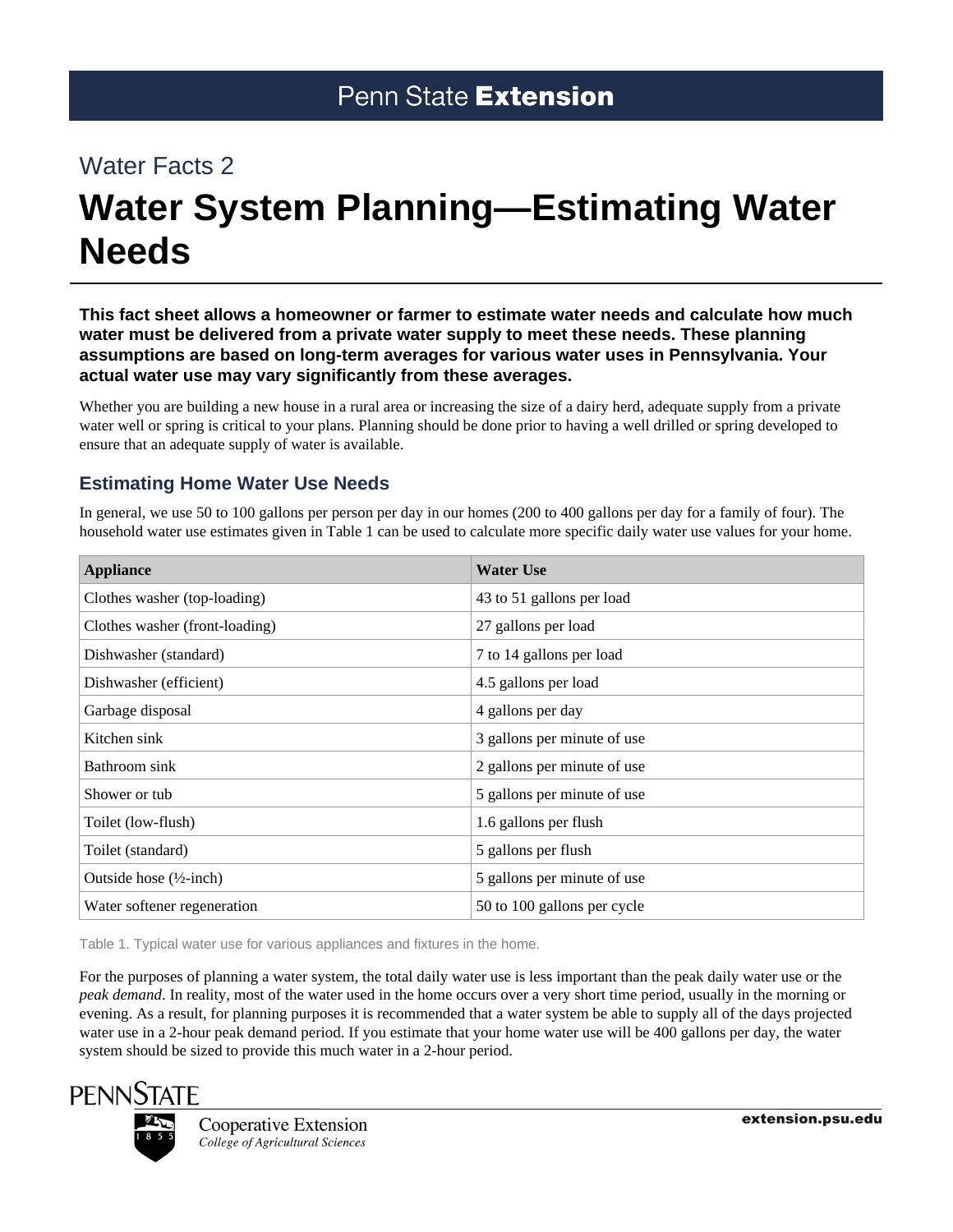So, how much water can be delivered from your well or spring in a given period of time? This is referred to as the well or spring *yield*. The yield from a spring can be easily measured by determining how many gallons of water flow from the outlet pipe every minute. This flow rate will likely vary considerably with weather conditions, but, for planning purposes, it would be best to measure flow during a dry time period. For a well, the yield is considered the maximum rate in gallons per minute (GPM) that a well can be pumped without lowering the water level in the borehole below the pump intake.

For most single-family homes, a minimum flow of 6 GPM is suggested from a well or spring. This flow would provide 360 gallons of water each hour, which would be sufficient to meet most home water peak demands. Higher flow rates may be necessary for larger homes with more fixtures, appliances, and residents that may all be using water at the same time. The values in the table below give the suggested minimum flow rates for various numbers of bedrooms and bathrooms in a home.

Ideally, the yield from the well or spring will exceed the recommended minimum flow rates in Table 2. If not, you may need to rely on water storage to meet peak demand periods. For a drilled well, the borehole can provide a significant amount of water storage. A typical 6-inch-diameter well will store about 1.5 gallons of water for every foot of standing water in the borehole and a 10-inch well stores about 4 gallons of water per foot. Therefore, a 6-inch-diameter well with about 100 feet of standing water in the borehole would contain about 150 gallons of stored water. In the case of a spring, a large spring box can be constructed where the spring emerges or a water storage tank can be added after the spring box to provide extra water storage to meet peak demand. The water stored in the borehole, spring box, or storage tank would be helpful when water use in the home exceeds the amount of water flowing from the well or spring. Well storage and spring flow can vary dramatically with the natural groundwater level, with the highest levels typically occurring in spring and the lowest levels in fall. These natural variations can be accentuated by drought conditions. So, while water storage can allow for the use of wells and springs with lower flow rates than shown in Table 2, it may not be reliable during severe droughts. An approximate estimate of the amount of water needed before a well or spring is developed can allow the professional contractor to utilize the combination of local knowledge, yield, and storage to meet water demand. For wells that yield extremely low amounts of water, an intermediate storage system can be added (see *Water Facts #3—Using Low-Yielding Wells* ).

| # of bedrooms in | Number of bathrooms in home |        |               |               |
|------------------|-----------------------------|--------|---------------|---------------|
| home             | 1.5                         |        | 3             |               |
| 2                | 6 GPM                       | 8 GPM  | <b>10 GPM</b> |               |
| 3                | 8 GPM                       | 10 GPM | 12 GPM        |               |
| 4                | <b>10 GPM</b>               | 12 GPM | 14 GPM        | 16 GPM        |
|                  |                             | 13 GPM | 15 GPM        | 17 GPM        |
| 6                |                             |        | <b>16 GPM</b> | <b>18 GPM</b> |

Table 2. Minimum flow rates (GPM) for homes based on number of bedrooms and bathrooms. (From Private Water Systems Handbook, 1992.)

## **Estimating Farm Water Use Needs**

Planning for water supply needs is generally much more important for farms because much larger amounts of water are often needed, especially for dairy operations or farms with large acreage in irrigation. Midwest Plan Service guidelines suggest that farms using 2,000 gallons per day (GPD) will need a water source flow rate of 16 GPM, those using 6,000 GPD will need 36 GPM, and those using 10,000 GPD will need 48 GPM. Planning for larger operations starts with an estimate of total daily water use from Table 3.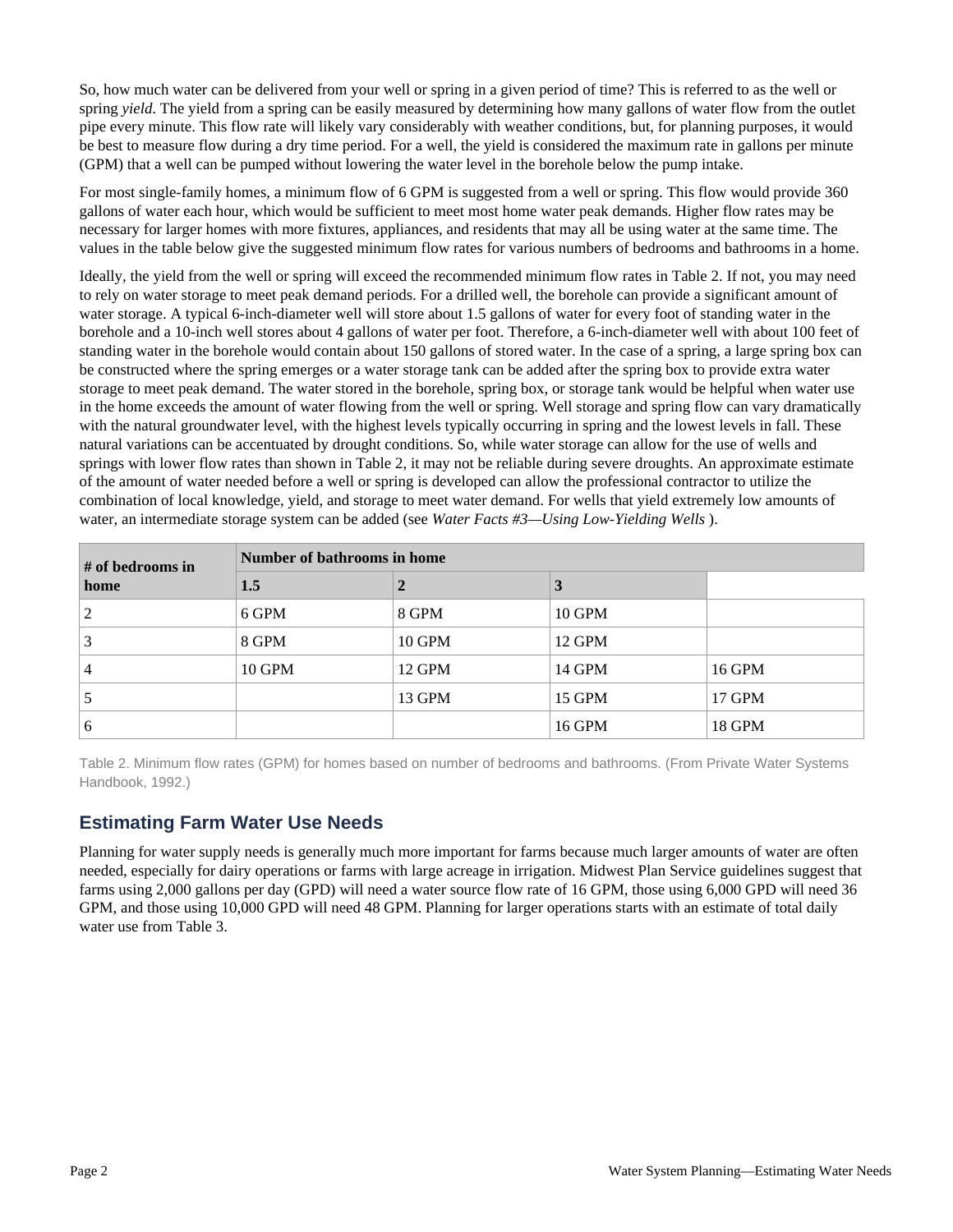\*The amount of water used for irrigation is seasonal and varies greatly depending on natural water availability from precipitation.

| <b>Animal Water Use</b>                     |                               |  |  |  |
|---------------------------------------------|-------------------------------|--|--|--|
| Milking cows                                | 35 gallons per animal per day |  |  |  |
| Sprinkler cooling for animals               | 20                            |  |  |  |
| Dry cow, beef cattle, or steers             | 12                            |  |  |  |
| Calves                                      |                               |  |  |  |
| - 1-month old                               | 1.5                           |  |  |  |
| - 2-month old                               | 2.0                           |  |  |  |
| - 3-month old                               | 2.5                           |  |  |  |
| - 4-month old                               | 3.5                           |  |  |  |
| - 5 to 14 months old                        | 4.5                           |  |  |  |
| Heifers                                     |                               |  |  |  |
| - 15 to 18 months old                       | 7.0                           |  |  |  |
| - 18 to 24 months old                       | 9.0                           |  |  |  |
| Swine                                       | 1.5                           |  |  |  |
| Horses or ponies                            | 12                            |  |  |  |
| Sheep or goats                              | 2                             |  |  |  |
| Chickens (per 100 head)                     | 9                             |  |  |  |
| Turkeys (per 100 head)                      | 15                            |  |  |  |
| <b>Milkhouse and Parlor Water Use</b>       |                               |  |  |  |
| Automatic bulk tank                         | 50 to 60 gallons per wash     |  |  |  |
| Manual bulk tank                            | 30 to 40 gallons per wash     |  |  |  |
| Pipelines                                   | 70 to 120 gallons per wash    |  |  |  |
| Pail milkers                                | 30 to 40 gallons per wash     |  |  |  |
| Milking system Clean-in-Place (parlor)      | 12 to 20 gallons per unit     |  |  |  |
| Miscellaneous equipment                     | 30 gallons per day            |  |  |  |
| Cow preparation (per milking)               |                               |  |  |  |
| - Automatic                                 | 1 to 4.5 gallons per cow      |  |  |  |
| - Manual                                    | 0.25 to 0.5 gallons per cow   |  |  |  |
| - Wash pen                                  | 3 to 5 gallons per cow        |  |  |  |
| Milkhouse floor                             | 10 to 20 gallons per day      |  |  |  |
| Parlor floor (hose down)                    | 50 to 100 gallons per wash    |  |  |  |
| Parlor floor and cow platform               | 500 to 1,000 gallons per wash |  |  |  |
| Parlor and Holding Area Floor with Flushing |                               |  |  |  |
| Parlor only                                 | 20 to 30 gallons per cow      |  |  |  |
|                                             |                               |  |  |  |
| Parlor and holding area                     | 25 to 40 gallons per cow      |  |  |  |